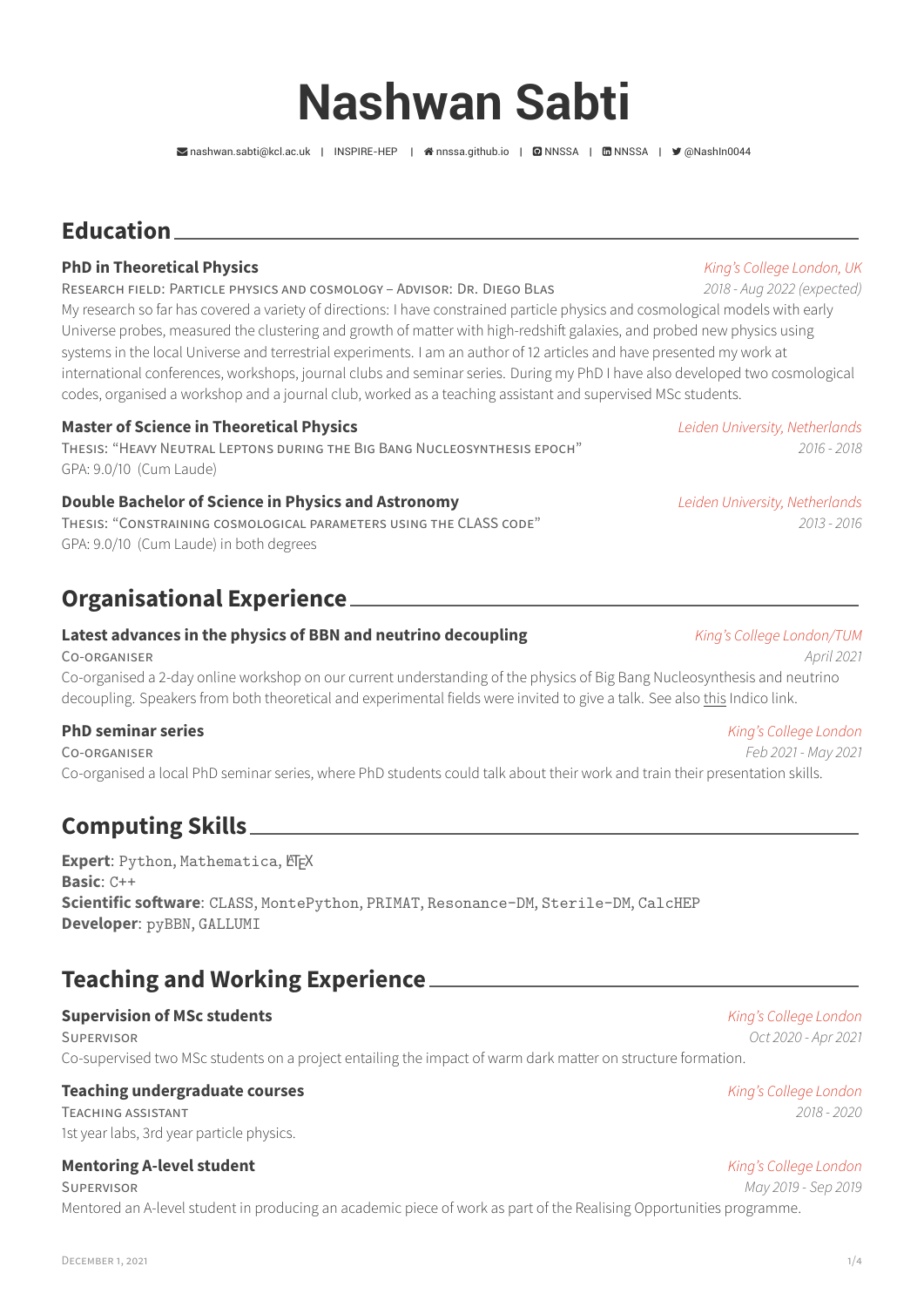# stars nearby Sgr A\*.

## **Imaging and analysis of astrophysical data** *Leiden University*

## PROJECT LEAD *May 2015*

Project involved imaging and photometric analysis of the Cosmic Horseshoe gravitational lensing system using the Isaac Newton Telescope at the Roque de los Muchachos Observatory in La Palma with the goal of estimating the dark matter abundance within the lens.

SUPERVISOR *Dec 2016* Supervised pupils on a project that involved calculation of the mass of the black hole in the centre of the Milky Way using orbits of

# **Publications**

## **Published**

- 1. N. Sabti, J. Alvey, M. Escudero, M. Fairbairn and D. Blas, *Implications of LUNA for BBN and CMB constraints on MeV-scale Thermal Dark Sectors*, [JCAP 08 \(2021\) A01](https://iopscience.iop.org/article/10.1088/1475-7516/2021/08/A01) [\[2107.11232](https://arxiv.org/abs/2107.11232)].
- 2. A. Boyarsky, M. Ovchynnikov, N. Sabti and V. Syvolap, *When FIMPs Decay into Neutrinos: The*  $N_{\text{eff}}$  *Story*, [Phys. Rev. D 104, 035006](https://journals.aps.org/prd/abstract/10.1103/PhysRevD.104.035006) [[2103.09831\]](https://arxiv.org/abs/2103.09831).
- 3. J. Alvey, N. Sabti, V. Tiki, D. Blas, K. Bondarenko, A. Boyarsky, M. Escudero, M. Fairbairn, M. Orkney and J. I. Read, *New Constraints on the Mass of Fermionic Dark Matter from Dwarf Spheroidal Galaxies*, [MNRAS](https://academic.oup.com/mnras/article-abstract/501/1/1188/5998254?redirectedFrom=fulltext) [501 \(2021\) 1, pp. 1188-1201](https://academic.oup.com/mnras/article-abstract/501/1/1188/5998254?redirectedFrom=fulltext) [\[2010.03572\]](https://arxiv.org/abs/2010.03572).
- 4. N. Sabti, J. B. Muñoz and D. Blas, *First Constraints on Small-Scale Non-Gaussianity from UV Galaxy Luminosity Functions*, [JCAP 01 \(2021\) 010](https://iopscience.iop.org/article/10.1088/1475-7516/2021/01/010) [[2009.01245](https://arxiv.org/abs/2009.01245)].
- 5. N. Sabti, A. Magalich and A. Filimonova, *An Extended Analysis of Heavy Neutral Leptons during Big Bang Nucleosynthesis*, [JCAP 11 \(2020\) 056](https://iopscience.iop.org/article/10.1088/1475-7516/2020/11/056) [[2006.07387](https://arxiv.org/abs/2006.07387)].
- 6. J. Alvey, N. Sabti, M. Escudero and M. Fairbairn, *Improved BBN Constraints on the Variation of the Gravitational Constant*, [Eur. Phys. J.C80.2 \(2020\), p. 148](https://link.springer.com/article/10.1140%2Fepjc%2Fs10052-020-7727-y) [[1910.10730](https://arxiv.org/abs/1910.10730)].
- 7. N. Sabti, J. Alvey, M. Escudero, M. Fairbairn and D. Blas, *Refined Bounds on MeV-scale Thermal Dark Sectors from BBN and the CMB*, [JCAP 01 \(2020\) 004](https://iopscience.iop.org/article/10.1088/1475-7516/2020/01/004) [\[1910.01649](https://arxiv.org/abs/1910.01649)].

## **Submitted to journal**

- 8. N. Sabti, J. B. Muñoz and D. Blas, *New Roads to the Small-Scale Universe: Measurements of the Clustering of Matter with the High-Redshift UV Galaxy Luminosity Function*,[[2110.13161](https://arxiv.org/abs/2110.13161)].
- 9. N. Sabti, J. B. Muñoz and D. Blas, *GALLUMI: A Galaxy Luminosity Function Pipeline for Cosmology and Astrophysics*, [\[2110.13168\]](https://arxiv.org/abs/2110.13168).
- 10. J. Alvey, M. Escudero and N. Sabti, *What can CMB observations tell us about the neutrino distribution function?*, [\[2111.12726\]](https://arxiv.org/abs/2111.12726).
- 11. J. Alvey, M. Escudero, N. Sabti and T. Schwetz, *Cosmic Neutrino Background Detection In Large-Neutrino-Mass Cosmologies*, [\[2111.14870\]](https://arxiv.org/abs/2111.14870).

## **White papers**

12. *EuCAPT White Paper: Opportunities and Challengesfor Theoretical Astroparticle Physics in the Next Decade*, [\[2110.10074](https://arxiv.org/abs/2110.10074)]. Contributed to the section 'Astroparticle observables for dark matter'.

# **Presentations**

## **Talks**

- 1. Seminar at ICCUB, Barcelona, 18/11/2021
- *New Roads to the Small-Scale Universe: Measurements of the Clustering of Matter with the High-Redshift UV Galaxy Luminosity Function*

## **Development and guidance of research topic for secondary school students** *Leiden University*

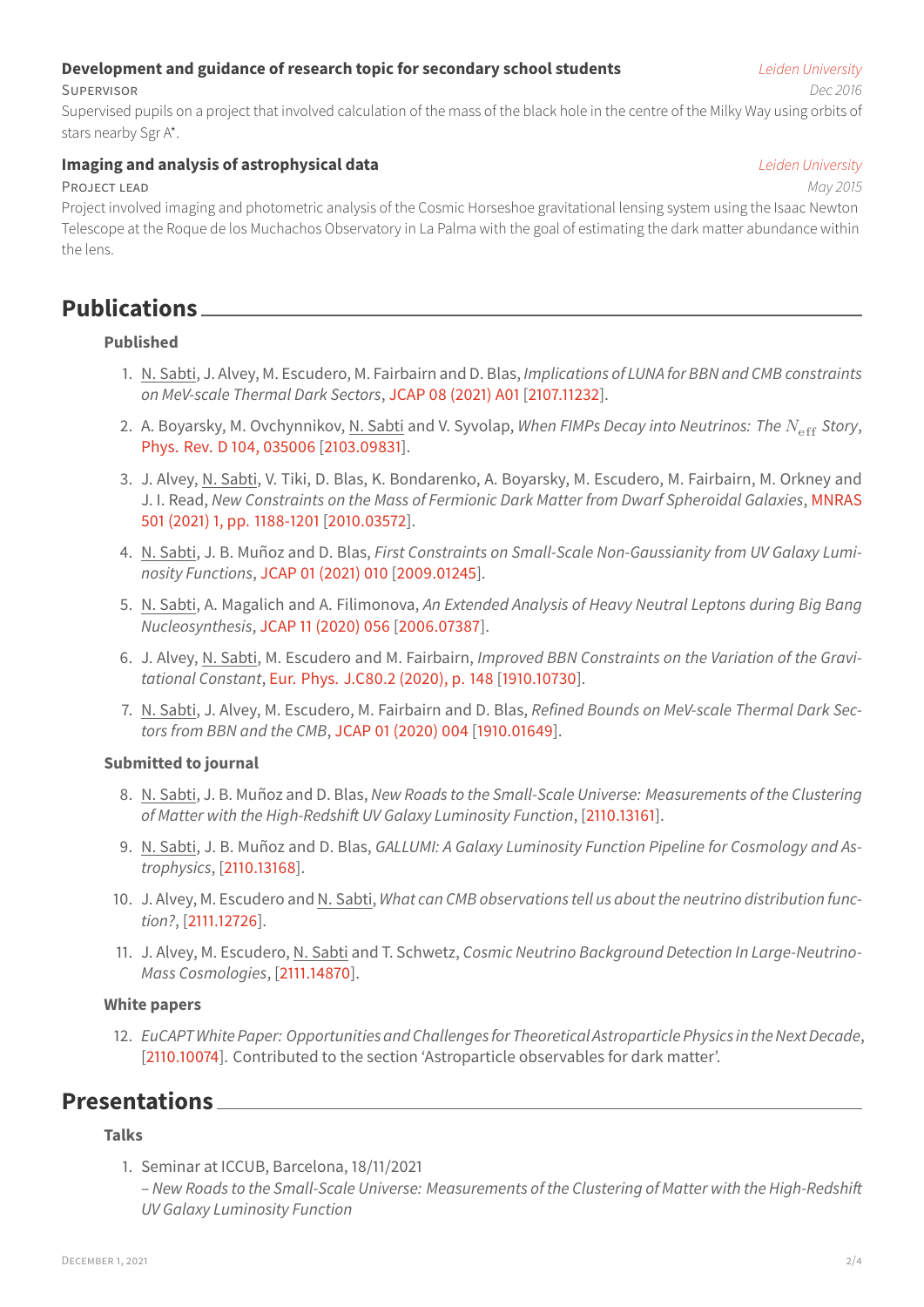- 2. Seminar at Universitá degli Studi di Padova, 11/11/2021 – *New Roads to the Small-Scale Universe: Measurements of the Clustering of Matter with the High-Redshift UV Galaxy Luminosity Function*
- 3. Seminar at SNS, Pisa, 10/11/2021 – *New Roads to the Small-Scale Universe: Measurements of the Clustering of Matter with the High-Redshift UV Galaxy Luminosity Function*
- 4. Seminar at BSM Pandemic, 9/11/2021 – *New Roads to the Small-Scale Universe: Measurements of the Clustering of Matter with the High-Redshift UV Galaxy Luminosity Function*
- 5. Seminar at IFPU in Trieste, 27/10/2021 – *Astrophysical Probes of Dark Matter*
- 6. Seminar at Perimeter Institute, 19/10/2021 – *Cosmological and Astrophysical Probes of Sterile Neutrinos*
- 7. 2021 Meeting of the Division of Particles and Fields of the American Physical Society (DPF21), Florida State University, 13/07/2021 – When FIMPs Decay into Neutrinos: The  $N_{\text{eff}}$  Story
- 8. PPC 2021: XIV International Workshop on Interconnections between Particle Physics and Cosmology, University of Oklahoma, 15/05/2021 – *Cosmology with UV Luminosity Functions*
- 9. First EuCAPT Annual Symposium, 06/05/2021 – *Cosmology with UV Luminosity Functions*
- 10. MPA Cosmology Seminar, MPA Garching, 30/03/2021 – *Probing Small-Scale Non-Gaussianity with UV Luminosity Functions*
- 11. High-z Galaxy Evolution Meeting, Harvard-CfA, 08/02/2021 – *Cosmology with UV Luminosity Functions*
- 12. KCL PhD Seminar Series, 08/02/2021 – How do FIMPs that can decay into neutrinos affect  $N_{\rm eff}$ ?
- 13. London Cosmology Discussion Meeting, 21/01/2021 – *What BBN can tell us about thermal dark sectors*
- 14. CTA Dark Matter Journal Club, 12/11/2020 – *New Constraints on the Mass of Fermionic Dark Matter from Dwarf Spheroidal Galaxies*
- 15. UK Cosmology, University of Sheffield, 22/09/2020 – *Probing Small-Scale Non-Gaussianity with UV Galaxy Luminosity Functions*

## **Posters**

- 1. COSMO 2021, University of Illinois, 02-06/08/2021 – When FIMPs Decay into Neutrinos: The N<sub>eff</sub> Story
- 2. Weak Interactions and Neutrinos 2021, University of Minnesota. 07-12/06/2021 – When FIMPs Decay into Neutrinos: The  $N_{\text{eff}}$  Story
- 3. RAS Early Career Poster Exhibition 2020, 14-28/09/2020 – *First Constraints on Small-Scale Non-Gaussianity from UV Galaxy Luminosity Functions*

# **Awards and Certificates**

## **Hendrik Casimir Prize** *Dec 2017*

Awarded by the Casimir Research School for best performance during the Master's program in physics.